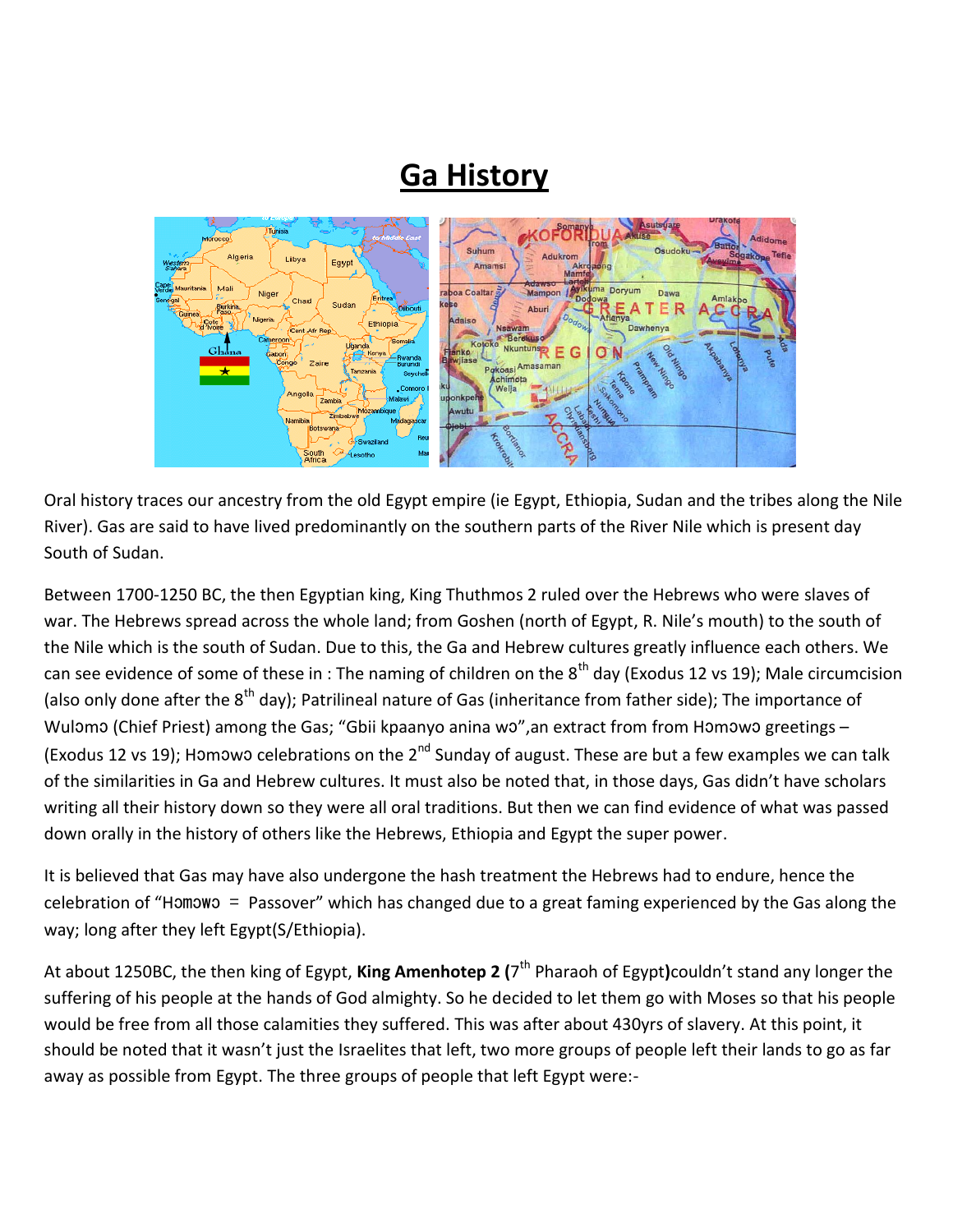## **Group Goshen:**

This first group was made up of the 12 Tribes of Israel and we can find the history/story in the Holy Bible(Numbers 1 vs 26-47). The Holy Bible tells us that, there were about 603,550 Hebrews who left Egypt; this number did not include women, children, old people nor the house of Levi (priests). Moses and his brother Aaron under the direction of God, lead them to cross the Red Sea onto Palistinia.

## **Group Ethiopia:**

These were the people who lived South of Goshen along the eastern parts of the Nile river. They travelled southeast towards the Horn of Africa. They were originally called **Kush.** They once had a very famous and strong leader, Queen Sheba who's story is in the Holy Bible.

## **Ga group:**

This was the 3<sup>rd</sup> group that left Egypt, and it consisted of all the other tribes who lived South of Goshen along the western parts of the Nile river. This group was further split into 2 groups; with the first group travelling straight on the western path and the second, which was the GaDangbe travelled south-west.

As the Gas travelled south, they came across many rivers like the Ghazal and Jebe rivers; these rivers were tributaries of the Nile on the north. The gas travelled along these rivers until the came to another river called Ubangi (found on the north of Congo). They then followed River Congo to its estuary (where it enters the see) where they stayed for a long time; this place was called Boma near the beach town Cabinda in Congo (Zaire), but today it's part on Angola.

It's not known how many years it took the Gas to get to Boma, neither do we know how long they stayed here before moving on to their present home in Ghana. But it is evident that they lived in Boma for a very long time, had it not been that, our ancestor wouldn't have spoken so much about Boma. It is believed that one of the prominent kings in our history, **Nii Okaŋ Ŋmashi** had said that, him and his people came from Boma. **Nii Okaŋ Ŋmashi** who helped **Nuumo Tr**ɛ**bi** of **Nuŋua** to find and make/form Tɛshi. So that is where the name **T**ɛ**shi-Aboma,** a suburb in Tɛshi came from.

After what is believed to have been a very long stay in Boma, the Gas decided once again that it was time to continue the search for a land of their own. This time, time they did the travelling by see till they came to the Bonny Island, not far from Opobo Township; located on the south of Port Harcourt-Nigeria. Here the Gas divided themselves into two groups; one group travelled west towards mainland Nigeria to a place called Benin, where as the other group moved south-west to Ife where they lived among the locals. The journey in search of unoccupied lands began again for the GaDangbe people of Ghana after living in Boma, Bone, Benin and Ife for so many years.